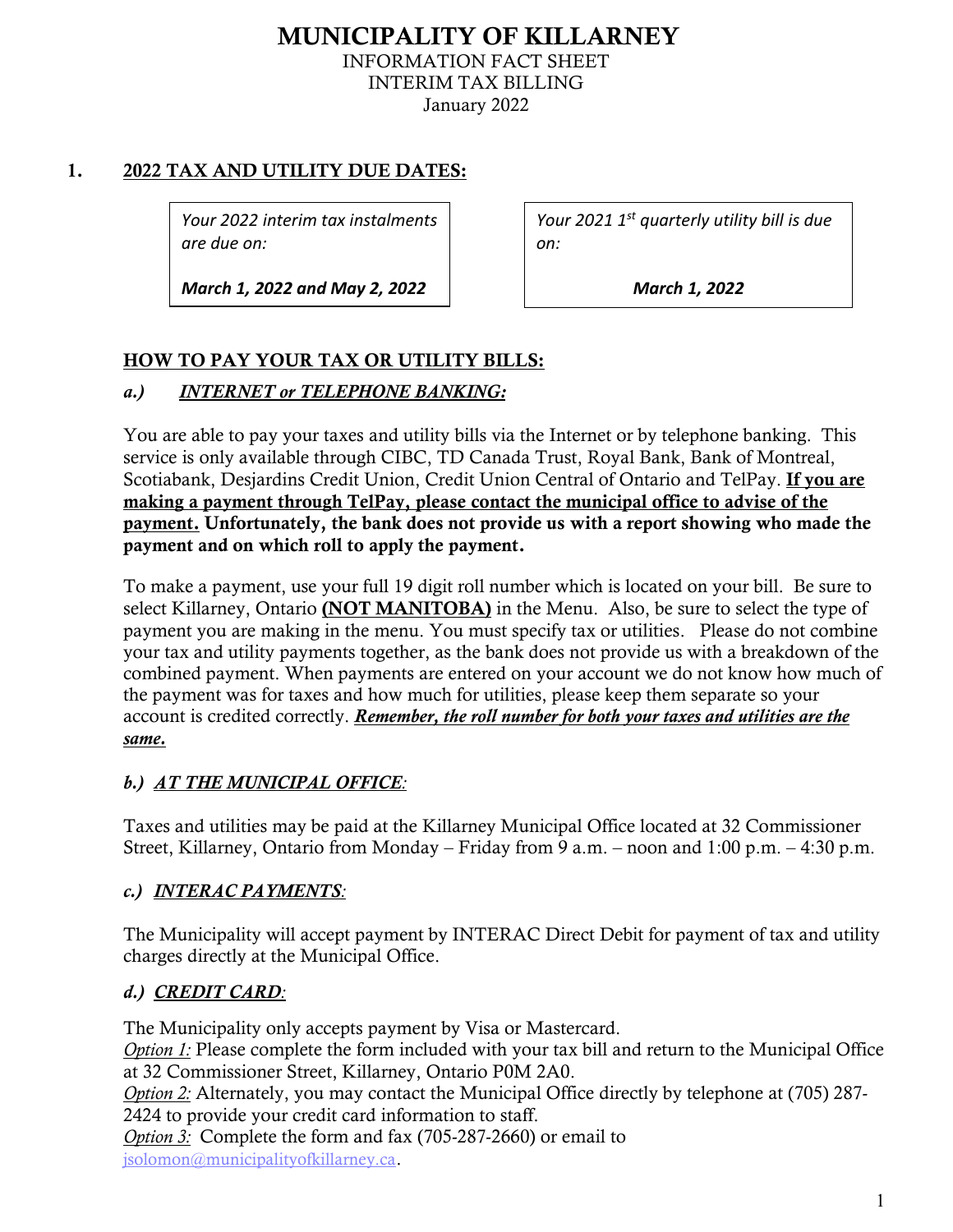*PLEASE NOTE:* For every bill, a NEW credit card authorization form must be completed. *Example:* 2 tax bills per year = 2 authorization forms.

## *e.) POST-DATED CHEQUES:*

 The Municipality also accepts post-dated cheques corresponding with the amounts and due dates printed on the stubs attached to your tax notice and utility billings.

# *f.) BY MAIL:*

 Make your cheque or money order payable to the Municipality of Killarney. Please include the payment stub with your payment. Your cancelled cheque will be your receipt. NO OTHER RECEIPT WILL BE ISSUED, UNLESS REQUESTED. FOR YOUR PROTECTION, please record the Tax Roll Number on the front of your cheque. Cheques not honoured by your bank will result in a \$45.00 service charge added to your tax account. Please ensure that your cheques are properly completed and signed.

Please mail your payments early as payments delayed in the mail and received after the due date are subject to a late payment charge. Late payments will be subject to a charge of 1.25%  charged the first day of each month in which default continues. *The Municipality has no authority to waive or alter a penalty and/or interest charge for any reason.* FAILURE TO RECEIVE A TAX **NOTICE DOES NOT** relieve a taxpayer from payment of taxes nor from liability of 1.25% on the first day of default (which is the day after the due date), and further penalties will be penalty for late payments.

 Please Note: Property owners that are currently in arrears for tax or utility billings are requested to contact the Municipal Office at (705) 287-2424 to obtain an updated amount owing. Interest of 1.25% is charged on the first day of each month in which default continues on any outstanding balances.

#### $2.$ 2. COUNCILLOR CONTACT INFORMATION

Contact Information:

Ward 2 Councillor Jim Rook - 705-857-1100 - jrook@municipalityofkillarney.ca Mayor Nancy Wirtz - 705-626-5579 – [nwirtz@municipalityofkillarney.ca](mailto:nwirtz@municipalityofkillarney.ca) Ward 1 Councillor Rob Campbell – 705-669-9300 – reampbell@municipalityofkillarney.ca Ward 1 Councillor Barbara Anne Haitse – 705-690-8493 - [bhaitse@municipalityofkillarney.ca](mailto:bhaitse@municipalityofkillarney.ca) Ward 1 Councillor Michael Reider - 705-665-1364 – [mreider@municipalityofkillarney.ca](mailto:mreider@municipalityofkillarney.ca)  Ward 2 Councillor John Dimitrijevic – 647-237-2417 - [jdimitrijevic@municipalityofkillarney.ca](mailto:jdimitrijevic@municipalityofkillarney.ca)

## 3. BUILDING & BY-LAW DEPARTMENT:

 services with the Municipalities of St.-Charles and French River. The department has been The Municipality of Killarney participates in a shared service agreement for building and by-law named Sudbury East Building and Bylaw Services (SEBBS).

 The building department does not have regular office hours at the municipal office, so please appointment or inspection by calling 705-507-1177 or emailing [sebbs@sebbs.ca](mailto:sebbs@sebbs.ca). You can also contact the building department for information, to coordinate applications, schedule an visit <www.sebbs.ca> for general information.

 If you are unsure if a permit is required for your project, please contact SEBBS for confirmation. Our trained staff will help guide you through the building process and answer your questions. Failure to do so could prove costly and result in having to dismantle construction if it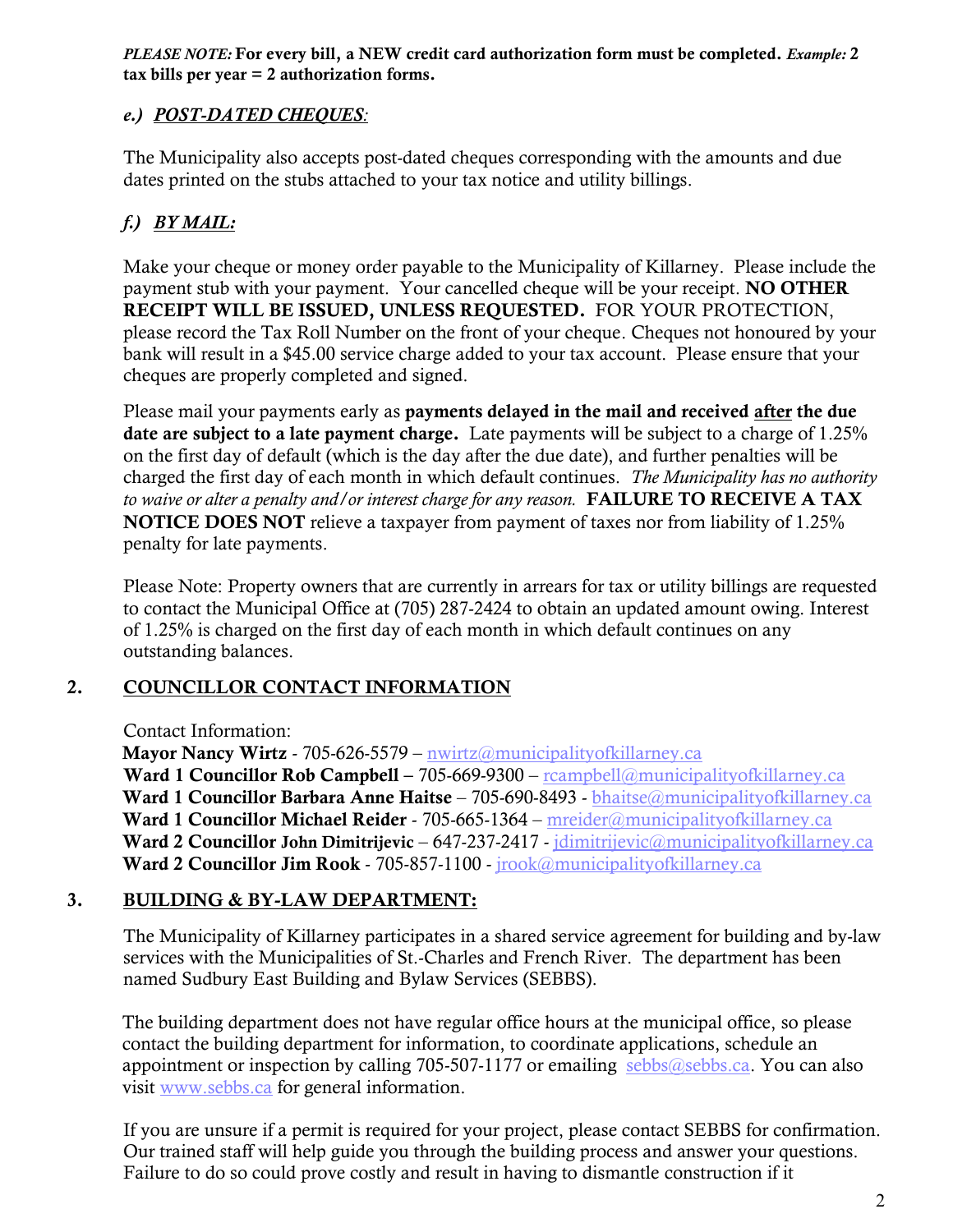contravenes applicable laws. Structures found to be built or renovated without a permit will under the Provincial Offenses Act. Please note that septic systems are also considered structures when it comes to building permits. result in double the permit fees, may require costly remediation and may be subject to charges

 complaint. If you are looking for general information about local by-laws, they are available on the Municipality's website, and you can call the department to discuss any concerns you may For By-law related complaints, please contact the municipal office directly to make an official have.

## 4. SEPTIC SYSTEM APPLICATION:

 Planning on building or renovating this year? Did you know that in addition to a Building Permit from the Municipality you may first need to obtain a permit from the Public Health Sudbury and Districts (PHSD) for your sewage system?

 It is the responsibility of the owner/contractor to either design a sewage system for a new construction or assess an existing sewage system prior to renovating an existing house or cottage.

 Applications can be obtained either from the Municipal Office or from the PHSD at 1300 Paris Street, Sudbury, Ontario, P3E 3A3 or telephone (705) 522-9200 ext. 398. Please be advised that applications, especially in the spring, take time to process, so allow enough time to obtain this permit prior to your proposed construction date.

# *5.* TO ALL UTILITY RATE PAYERS*:*

Water and sewer notices are billed quarterly in one combined total.

 The utility expenses are in no way reflected on the general municipal taxes. The Municipality issues separate utility billings to the users to cover the full cost of managing the water and sewer system.

 Reports for the weekly bacti tests for 2021 and prior are available at the Municipal Office for Public Viewing.

## 6. PUBLIC WORKS*:*

 sites (Killarney, Hartley Bay or Key River), Recycling and Streetlight Repairs should be directed to the Public Works Department by telephone at 705-287-1040 or email the Public Works All inquiries regarding Roadway Matters (Flooding, Snow Removal, Grading, etc.), Landfill Superintendent Tony Nuziale at [tonynuziale@municipalityofkillarney.ca.](mailto:tonynuziale@municipalityofkillarney.ca)

 upcoming 2022 spring/summer season. Residents looking to hook up or upgrade existing water and sewer connections are asked to proceed with residential work ahead of the changes to your residential services can be addressed by the public works department. The Municipality of Killarney is looking to pave the streets with HL4 asphalt in the upcoming scheduled paving work. Any questions pertaining to the upcoming roadwork or

#### 7. LANDFILL SITE HOURS:

 attendant. Landfill site information is also available on our website at Pamphlets indicating landfill site hours for Killarney, Hartley Bay and Key River landfill sites are available at the Municipal Office, Public Works Department or from the landfill site <www.municipalityofkillarney.ca>.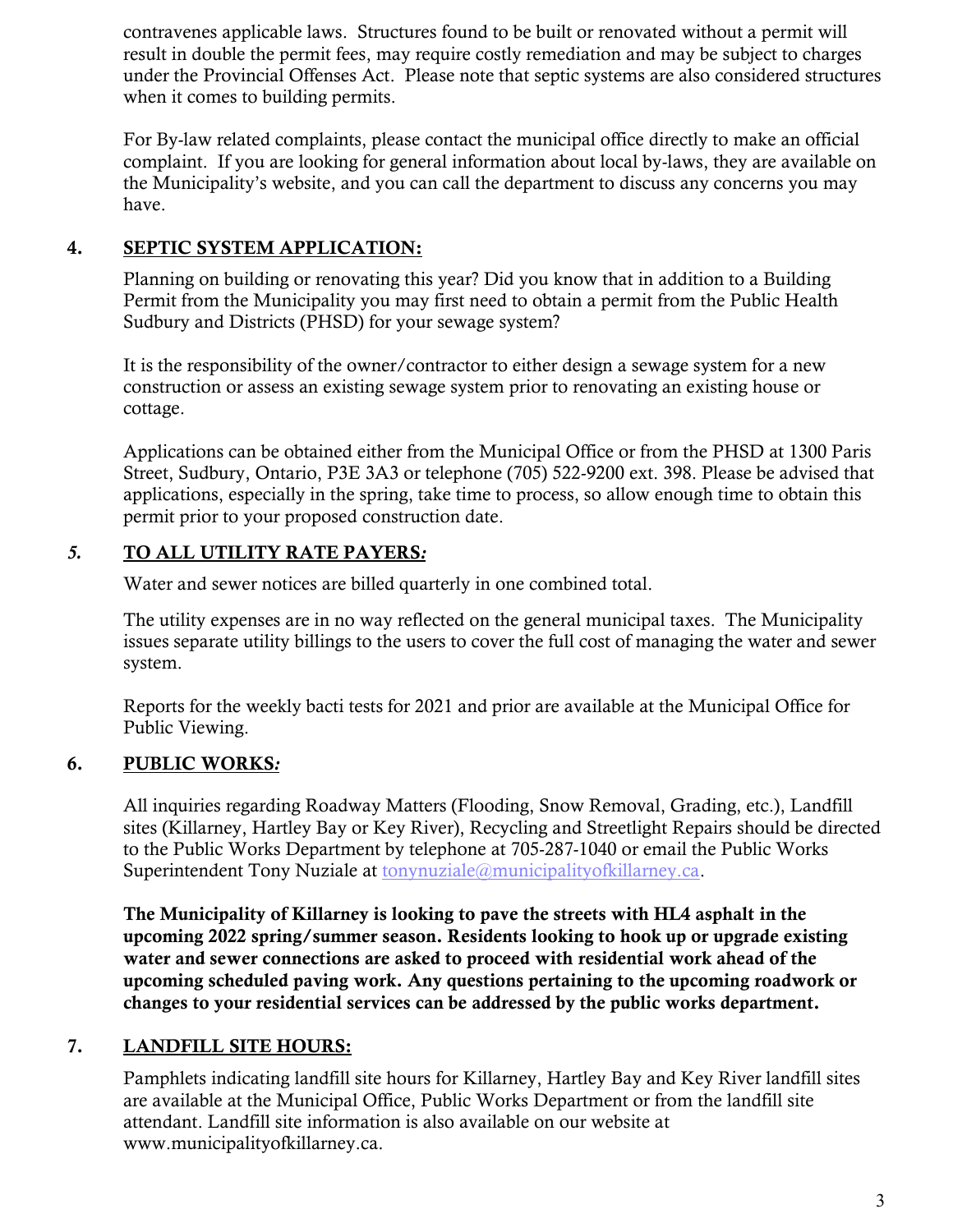## A] THE FOLLOWING ITEMS WILL NOT BE ACCEPTED AT ANY SITES:

- PARTIAL CANS OF PAINT *(dried paint is acceptable)*
- OIL
- CAR/TRUCK BATTERIES
- PROPANE TANKS *(any size)*

## ELECTRONICS RECYCLING IS IN PLACE AT ALL LANDIFLL SITES:

- TELEVISIONS/MONITORS/DVD/VCR/BLUE-RAY PLAYERS
- COMPUTERS, RADIOS
- CAMERAS, CELL PHONES, TELEPHONES
- HOME THEATRES, STEREOS AND SPEAKERS

For a full list, download the electronics flyer from the Municipal website.

## BATTERIES RECYCLING:

 Any rechargeable and single-use batteries weighing 5kg or less each are accepted. However, no wet-cell, damaged or defective batteries are accepted.

Drop off recyclable batteries at:

- $\bullet$ *Public Works Office, 1096 Hwy 637, Killarney*
- $\bullet$ *Municipal Building, 32 Commissioner Street, Killarney*

# B] LANDFILL SITE HOURS:

*Killarney Landfill Site Hours* 

|                 | <b>SUMMER HOURS</b><br>Begin on the Sunday before Victoria Day Weekend<br>until the Saturday after Thanksgiving Weekend<br>May 15, 2022 to October 15, 2022 | <b>WINTER HOURS</b><br>Begin on the Sunday after Thanksgiving Weekend<br>until the Saturday before Victoria Day Weekend<br>October 16, 2022 to May 13, 2023 |
|-----------------|-------------------------------------------------------------------------------------------------------------------------------------------------------------|-------------------------------------------------------------------------------------------------------------------------------------------------------------|
| Monday          | $9am - 11am \& 1:30pm - 3:30pm$                                                                                                                             | <b>CLOSED</b>                                                                                                                                               |
| Tuesday         | <b>CLOSED</b>                                                                                                                                               | $1:30$ pm $-3:30$ pm                                                                                                                                        |
| Wednesday       | $1:30 \text{pm} - 3:30 \text{pm}$                                                                                                                           | <b>CLOSED</b>                                                                                                                                               |
| <b>Thursday</b> | <b>CLOSED</b>                                                                                                                                               | <b>CLOSED</b>                                                                                                                                               |
| Friday          | $1:30$ pm $-3:30$ pm                                                                                                                                        | <b>CLOSED</b>                                                                                                                                               |
| Saturday        | $9am - 11am \& 1:30pm - 3:30pm$                                                                                                                             | $1:30$ pm $-3:30$ pm                                                                                                                                        |
| Sunday          | $8am - Noon & 2pm - 6pm$                                                                                                                                    | <b>CLOSED</b>                                                                                                                                               |

 The Killarney Landfill site now accepts small quantities of treated and painted wood. Tipping fees apply. Treated or painted wood must be equal to or less than 6 inches (15 cm) in diameter and 4 feet  $(1.25m)$  in length.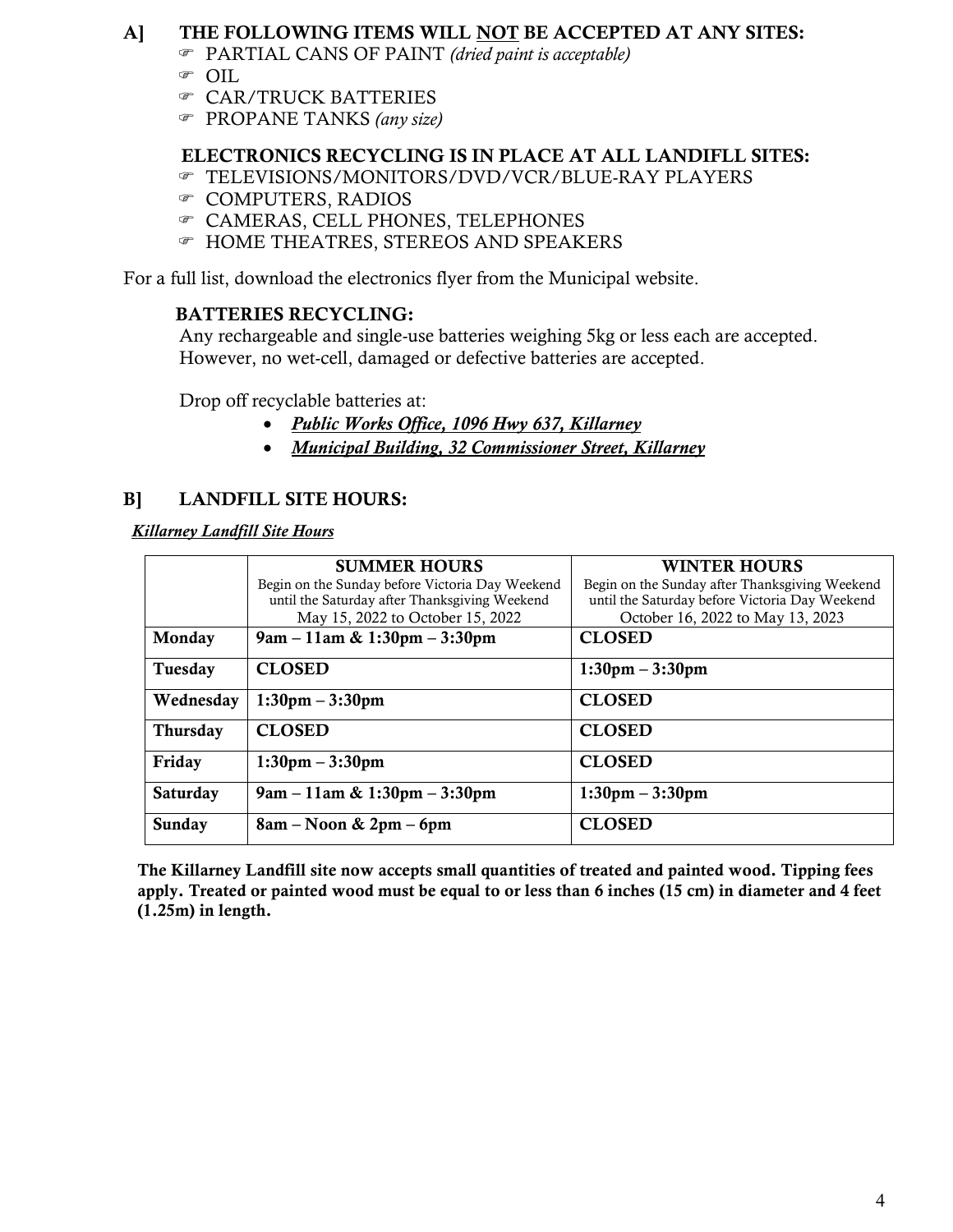#### *Hartley Bay Road Landfill Site Hours*

|                 | <b>SUMMER HOURS</b>                             | <b>WINTER HOURS</b>                            |
|-----------------|-------------------------------------------------|------------------------------------------------|
|                 | Begin on the Sunday before Victoria Day Weekend | Begin on the Sunday after Thanksgiving Weekend |
|                 | until the Saturday after Thanksgiving Weekend   | until the Saturday before Victoria Day Weekend |
|                 | May 15, 2022 to October 15, 2022                | October 16, 2022 to May 13, 2023               |
| Monday          | $9am - 1pm$                                     | <b>CLOSED</b>                                  |
| Tuesday         | <b>CLOSED</b>                                   | <b>CLOSED</b>                                  |
| Wednesday       | $2pm-6pm$                                       | Noon $-4$ pm                                   |
| <b>Thursday</b> | <b>CLOSED</b>                                   | <b>CLOSED</b>                                  |
| Friday          | $2pm-6pm$                                       | <b>CLOSED</b>                                  |
| <b>Saturday</b> | $9am - 1pm$                                     | <b>CLOSED</b>                                  |
| Sunday          | $2pm-6pm$                                       | Noon $-4$ pm                                   |

#### *Key River Landfill Site Hours*

|                 | <b>SUMMER HOURS</b><br>Begin on the Sunday before Victoria Day Weekend<br>until the Saturday after Thanksgiving Weekend<br>May 15, 2022 to October 15, 2022 | <b>WINTER HOURS</b><br>Begin on the Sunday after Thanksgiving Weekend<br>until the Saturday before Victoria Day Weekend<br>October 16, 2022 to May 13, 2023 |
|-----------------|-------------------------------------------------------------------------------------------------------------------------------------------------------------|-------------------------------------------------------------------------------------------------------------------------------------------------------------|
| Monday          | $8am - Noon & 2pm - 6pm$                                                                                                                                    | <b>CLOSED</b>                                                                                                                                               |
| Tuesday         | <b>CLOSED</b>                                                                                                                                               | $Noon - 3pm$                                                                                                                                                |
| Wednesday       | 8am - Noon                                                                                                                                                  | <b>CLOSED</b>                                                                                                                                               |
| <b>Thursday</b> | <b>CLOSED</b>                                                                                                                                               | <b>CLOSED</b>                                                                                                                                               |
| Friday          | 8am - Noon                                                                                                                                                  | <b>CLOSED</b>                                                                                                                                               |
| <b>Saturday</b> | $2pm-6pm$                                                                                                                                                   | <b>CLOSED</b>                                                                                                                                               |
| Sunday          | $2pm-6pm$                                                                                                                                                   | $1pm -$<br>4pm                                                                                                                                              |

#### \*The Municipality has implemented a 2 bag limit per day for household waste. This applies to the Hartley Bay and Key River Landfill Sites\*

 The landfill sites must be operated to minimize visual impact, surface water ponding, leachate Approval (ECA) issued by the Ministry of the Environment (MOE). Should any of our landfill sites be ordered closed by MOE our garbage would have to be transported to the closest licensed centre that would be willing to accept our garbage. We urge all landfill site users to continue working with the Municipality to preserve and extend the life of our landfill sites as well as keep our expenditures to a minimum. We look forward to your continued co-operation in this endeavor. breakouts, dust, odor, vectors, litter, vibration and noise as per the Environmental Compliance

#### *Clean-up Week Ward One & Two*

| Within Village: | Friday, May $20th$ , 2022 to Sunday, May $29th$ , 2022 Inclusive |
|-----------------|------------------------------------------------------------------|
|                 | (During normal hours of operation)                               |
|                 |                                                                  |

 (During normal hours of operation) **Outside of Village:** Friday, July  $8<sup>th</sup>$ , 2022 to Sunday, July  $17<sup>th</sup>$ , 2022 Inclusive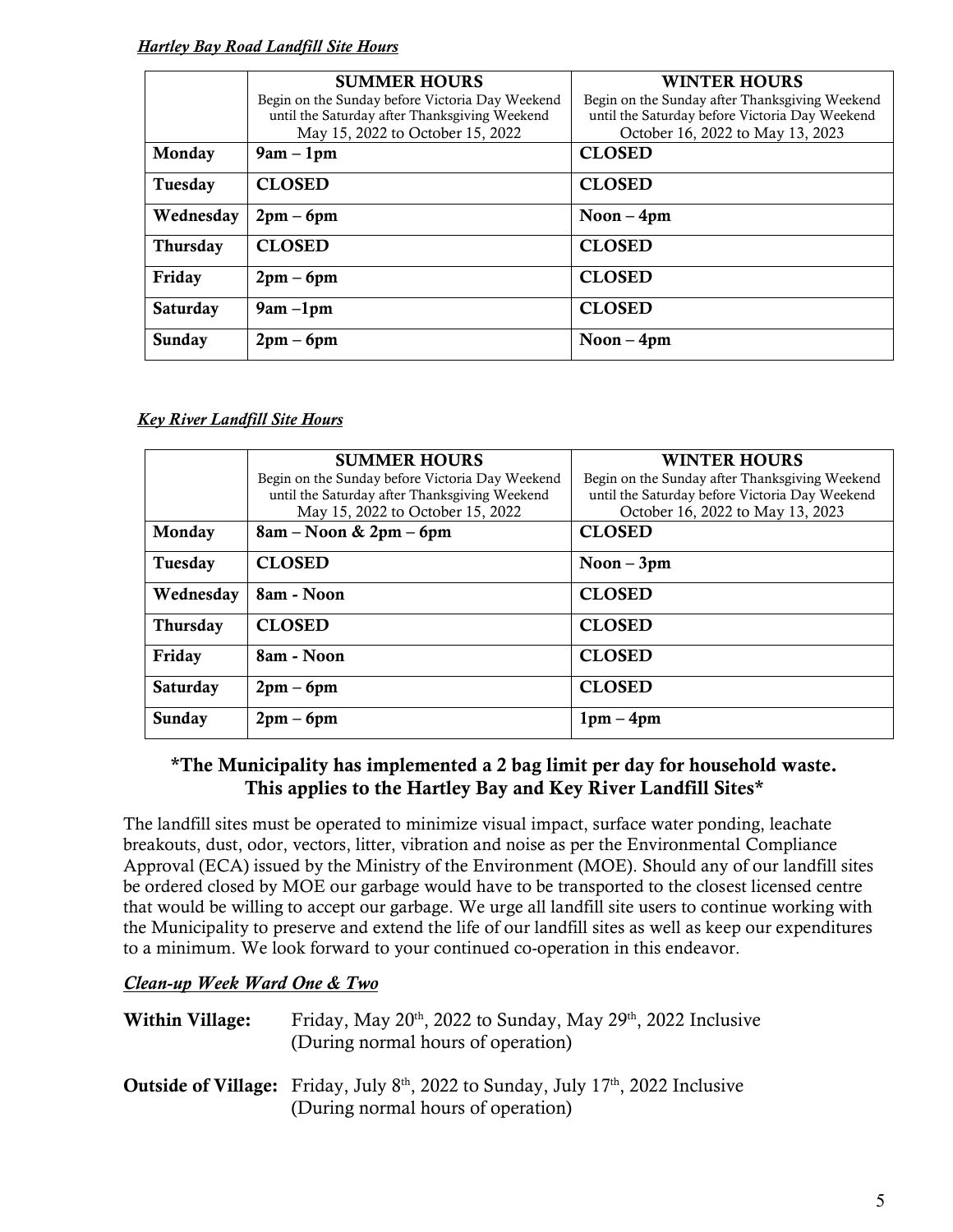Demolition, construction, and renovation waste is no longer be accepted at the Killarney village landfill site, even during Clean-Up Week. The site is very near its approved capacity expand the licensed fill area. In order to ensure that there is adequate room to continue renovation, or demolition waste. and the Municipality has not yet received approval from the Ministry of the Environment to accepting regular household and commercial waste, the site is no longer accepting construction,

Brown waste still accepted. This includes larger items normally found inside a household, such as a mattress, a ceiling fan, furniture, a carpet…etc.). This also includes stained, painted or treated wood. Tipping fees apply.

Recyclable items still accepted. This includes clean wood, brush, electronics, tires, white goods (e.g., stoves, fridges...etc.), metal, and blue box (household) recycling. No tipping fees for recycling.

#### 8. RECYCLING:

 The Municipality has offered a full recycling program for the past few years, partnering with the City of Greater Sudbury to help us achieve greater waste diversion levels. A Recycling Guide is available at the Municipal Office, the Public Works Department and on the Municipal website. It is very important that everyone adhere to the recycling guide as the City of Sudbury could cancel our contract at any time if the rules are not adhered to. The municipality would then have to secure another facility to take our recycling waste which would be more expensive to the users. There are self-serve recycling bins at all municipal landfills.

Please take note that until further notice: The Ministry of Environment has notified the municipality to no longer accept the following items:

- WASTE MOTOR OIL
- PARTIAL CANS OF PAINT

 If you have partial cans of paint, you can pour the paint into a plastic bag. When the paint in the bag is dried all the way through, you can put it into a garbage bag. If you have empty paint cans that are completely dry, you can put it into a clear recycling bag. Please make sure to leave the lid off the paint can, so the Public Works crew and landfill attendants can see that it is empty and dry.

## 9. ZONING BY-LAW:

 Any questions regarding the zoning by-law can be directed to Matthew Dumont, Director of Planning at the Sudbury East Planning Board (1-877-540-7372) or locally at (705-967-2174) or you can access the website at www.sepb.org

## 10. KILLARNEY VOLUNTEER FIRE DEPARTMENT:

The Municipality would like to advise all rate payers of the following:

 ONLY and provides fire suppression services to structural and non-structural fires that are accessible by a maintained road in the service area if and when there are sufficient numbers of trained volunteers to respond to the fire call. Properties which are water access only will not receive fire suppression services. Water 1 - The Killarney Volunteer Fire Department provides LAND BASED services crossings are not permitted due to municipal policy.

 Effective immediately and until further notice, the Municipality is informing the residents of Killarney village that **ALL EMERGENCY FIRE RESPONSES** will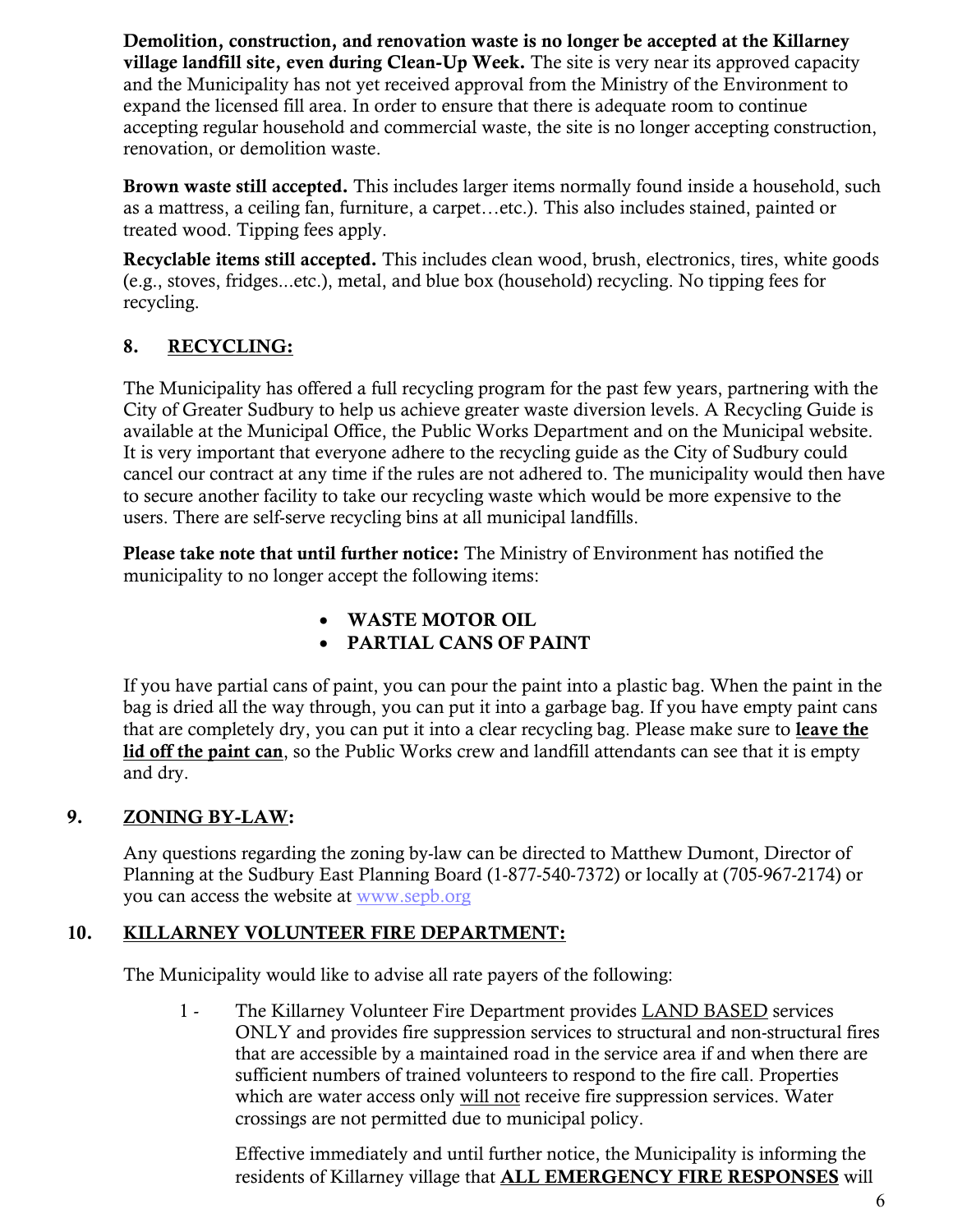be limited to exterior suppression only – and this will occur  $\overline{ONLY}$  if we have the manpower available.

2 - a) Killarney Village (proper)

 The Killarney Volunteer Fire Department will respond to fire calls provided there are a sufficient number of trained volunteers. They will respond to calls pertaining to all permanent structures, motorized vehicles, tents, boats and tent trailers located within the village proper (including Perry Avenue) that are land based and accessible by a maintained road.

#### b) Up to Municipal Boundary Sign on Hwy. 637

 The Killarney Volunteer Fire Department will respond to fire calls provided there are a sufficient number of trained volunteers. They will respond to calls pertaining to all permanent structures, motorized vehicles, tents, boats and tent trailers located within the George Lake Campground area and the Chikanishing Creek Access Point, the furthest response point being 15 km from the Fire Hall with the Pumper and Tanker. The furthest response point for the rescue vehicle will be no further than the Municipal Boundary sign on Hwy. 637 that is accessible by a maintained road.

 3 - The Municipality also has agreements in place with the following for the provision of fire services:

#### French River Fire Department

 The Municipality of French River shall provide discretionary service and shall dispatch equipment and fire fighters as promptly as possible to answer calls to fires within the limits of the Townships of Bigwood and Allen in the Municipality of Killarney.

 The Fire Chief or Officer in Charge shall retain discretion to only respond to those fire calls within Bigwood and Allen, which are readily accessible to fire prevention vehicles from Hwy. 69.

 They will not respond to brush fires which are the responsibility of the Ministry of Natural Resources. They will respond to fire calls involving buildings or structures, vehicle fires and accidents, subject to the limitations outlined above.

#### Britt and Area Fire Department

 Killarney, south of the French River, north of the Key River and east and west of the highway that are accessible by a maintained road. The Britt Fire Department is responsible for all structures in the Municipality of

This includes the French River Heritage Centre and all future structures that would fall in this geographic area.

#### Ministry of Natural Resources

 The Municipality and the Ministry agree to begin suppression of a fire in the Crown Protection Area or Municipal Protection when either party is the agency arriving first at the fire and costs associated with such action will not be applicable until the agency responsible for that area is notified of the fire and a request for a continued action is made.

 The agreement is to suppress grass, brush and forest fires. If the fire was heading towards a cottage, the Ministry may install a sprinkler system in an attempt to stop fire from spreading to the cottage. MNR would not action a cottage, as they are not trained in structural fires.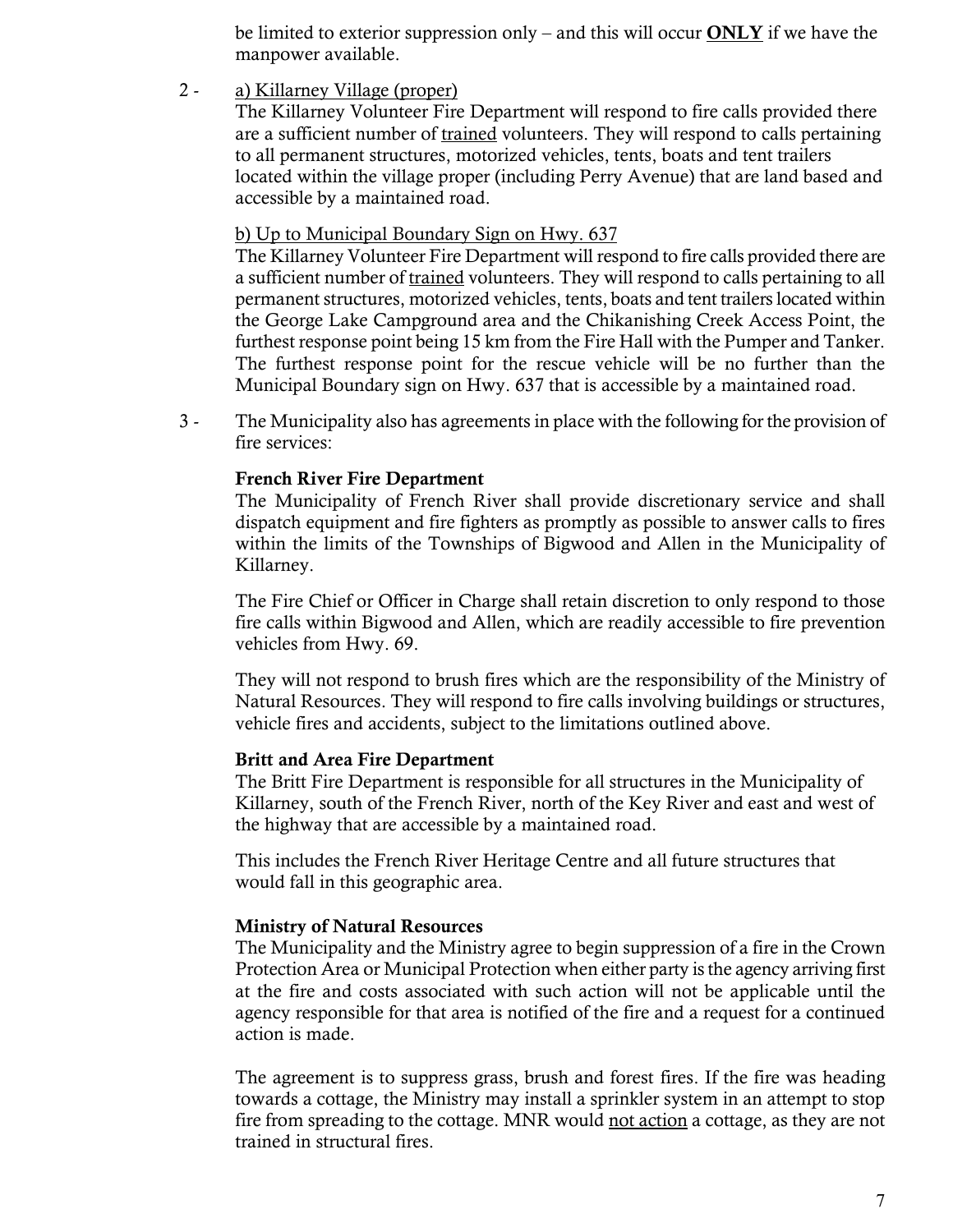## CARBON MONOXIDE:

What is Carbon Monoxide?

- Carbon Monoxide (CO) is known as the silent killer because it is an invisible, tasteless and odourless gas that can be deadly.
- CO is produced when fuels such as propane, gasoline, natural gas, heating oil or wood do not burn completely in fuel-burning appliances and devices such as furnaces, fireplaces, hot water heaters, stoves, barbeques, portable heaters and generators or vehicles.
- Over 80% of CO-related injuries and deaths in Ontario occur in the home (source: TSSA)

Symptoms of carbon monoxide poisoning?

- Exposure to CO can cause flu-like symptoms such as headaches, nausea and dizziness, as well as confusion, drowsiness, loss of consciousness and death.
- If someone in the household is experiencing symptoms of CO poisoning, get everyone out of the home immediately. Call the fire department or 9-1-1 from outside the home.

How to prevent the build-up of CO in your home?

- Ensure all fuel-burning appliances in your home are inspected annually. Visit <www.COSafety.ca> to find a registered contractor near you.
- Check that all outside appliance vents are not blocked.
- Never use a portable fuel-burning appliance inside (i.e. barbeques, portable heaters and generators).

## CARBON MONOXIDE ALARM INSTALLATION REQUIREMENTS:

 Carbon monoxide alarm installation requirements (as per the Fire Code as of October  $15<sup>th</sup>$ , 2014):

- If your home has a fuel-burning appliance or an attached garage, install a carbon monoxide alarm adjacent to each sleeping area.
- If there is a fuel-burning appliance in your condo/apartment, install a carbon monoxide alarm adjacent to each sleeping area.
- If your building has a service room, carbon monoxide alarms must be installed in the service room and adjacent to each sleeping area of all condos/apartments above, below and beside the service room.
- If your building has a garage, carbon monoxide alarms must be installed adjacent to each sleeping area of all condos/apartments above, below and beside the garage.
- For added protection, install a carbon monoxide alarm on every storey of the home according to manufacturer's instructions.

## CARBON MONOXIDE ALARM TIPS:

Testing and Replacing

- Landlords are responsible for installing and maintaining CO alarms in their rental units.
- Landlords are required to test CO alarms in rental units annually and when the battery is replaced, changes are made to the electric circuit or a change of tenancy occurs.
- It is against the law for tenants to remove the batteries or tamper with CO alarms in any way.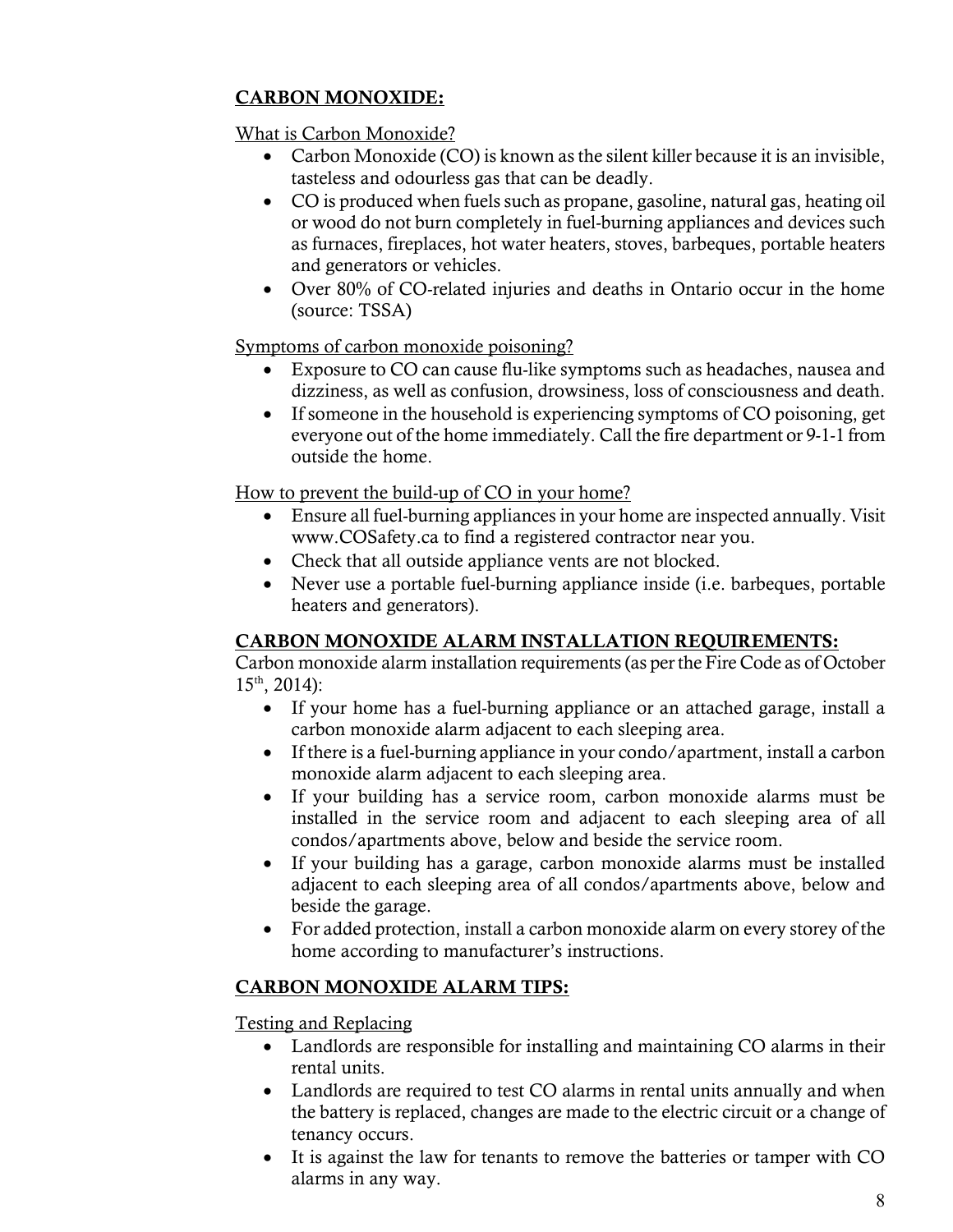- Test CO alarms every month by pressing the test button.
- Replace batteries and CO alarms according to manufacturer's instructions every year.

Know the Sound of the CO Alarm:

- Your CO alarm sounds different than your smoke alarm. Test both alarms monthly and make sure everyone in your home knows the difference between the two alarm sounds.
- Know the difference between the CO alarms' low-battery warning, end of life warning and an emergency alarm – consult the CO alarm manufacturer's instructions.

What to do if the CO Alarm Sounds:

- Exposure to CO can cause flu-like symptoms such as headaches, nausea and dizziness, as well as confusion, drowsiness, loss of consciousness and death.
- If your CO alarm sounds, and you or other occupants suffer from symptoms of CO poisoning, get everyone out of the home immediately. Then call 9-1-1 or your local emergency services number from outside the building.
- If your CO alarm sounds, and no one is suffering from symptoms of CO poisoning, check to see if the battery needs replacing, or the alarm has reached its "end-of-life".

If you would like more information on Carbon Monoxide, please visit [www.COSafety.ca.](http://www.cosafety.ca/) You must have a Carbon Monoxide detector on each level of your home. It's the law!

#### 11. 10 TIPS FOR FIRE SAFETY:

# 1) Keep an eye on the stovetop

 Never leave cooking food on the stovetop unattended and keep a close eye on food cooking inside the oven. Always have a lid nearby to slide over a pan in case of fire. Cooking is the leading cause of home fire – the majority of stovetop fires happen because of unattended cooking.

# 2) Give Space Heaters Space

 Keep fixed and portable space heaters at least one metre (three feet) away from anything that can burn. Heating is the leading cause of reported home fires during the winter months of December, January, and February.

# 3) Smokers need watchers

 butts and ashes are out before throwing them away. Smoking materials are the leading cause of fire deaths and the third leading cause of home fire injuries. Encourage smokers to smoke outside. Provide sturdy, deep ashtrays and make sure cigarette

# 4) Keep matches and lighters out of reach

 Keep matches and lighters out of the reach of children – up high in a locked cabinet. Children under age six are most likely to start fires while playing with matches and lighters.

# 5) Inspect Electrical Cords

 Inspect electrical cords to make sure they are not pinched behind furniture, under rugs, or stretched. Replace cords that are cracked, frayed, have broken plugs, or have loose connections. Electrical distribution equipment is the fifth leading cause of home fires and the sixth leading cause of home fire deaths.

# 6) Be vigilant when using candles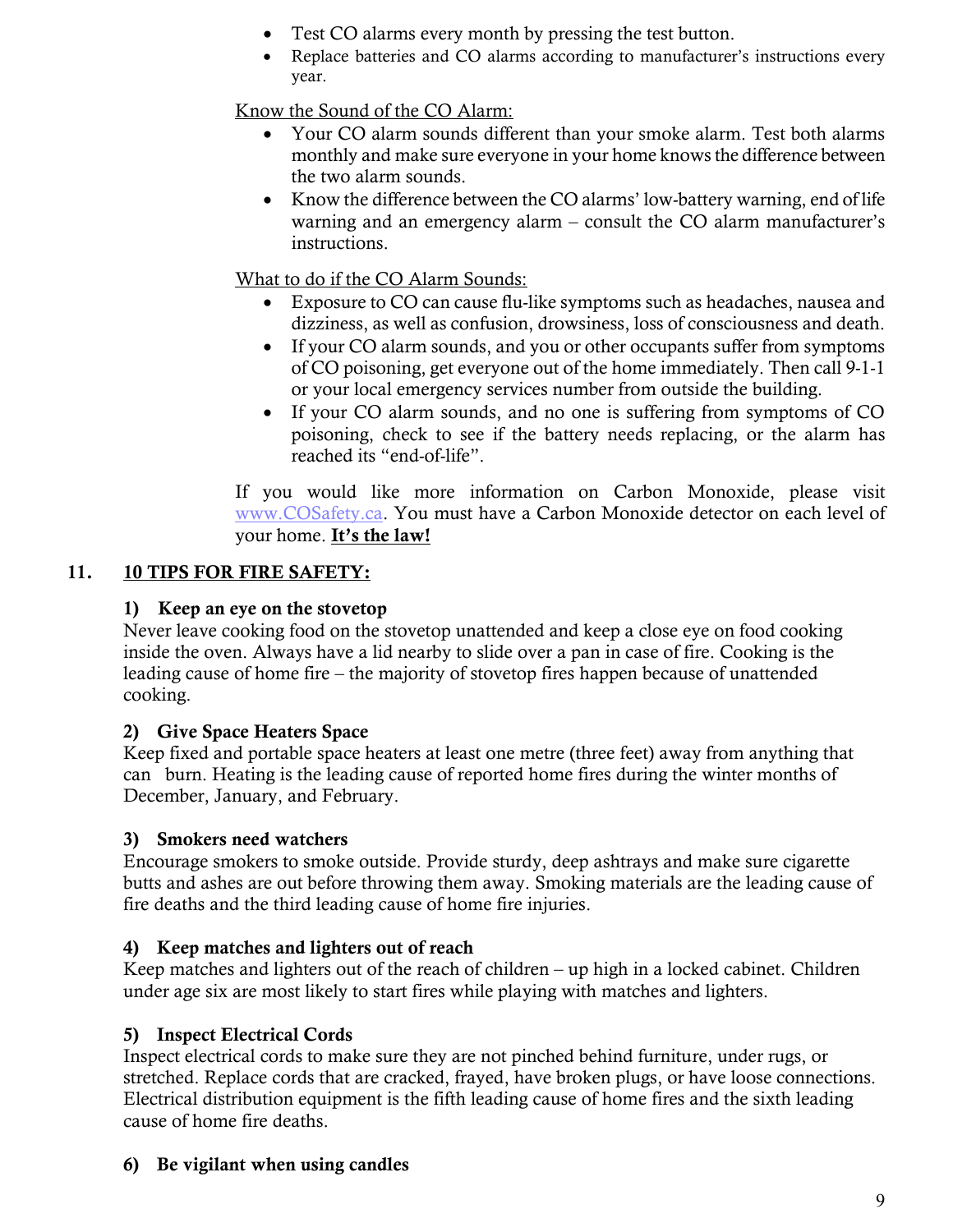when you leave the room or go to sleep. Keep candles at least 0.3 metres (one foot) away from anything that can burn and put them out

#### 7) Have a home fire escape plan

 Make a home fire escape plan and practice your plan at least twice a year so everyone knows what to do in a fire emergency.

#### 8) Install smoke alarms

 Install smoke alarms on every level of your home and outside all sleeping areas. Make sure everyone knows the sound of the alarm. If you sleep with bedroom doors closed, install interconnected alarms in the bedrooms so when one sounds, they all sound.

#### 9) Test smoke alarms

 Test alarms once a month and replace their batteries once a year, or when the alarm "chirps" to tell you its battery is low. Replace any smoke alarm that is more than ten years old. Replace smoke alarms that use long-life (10-year) batteries when the alarm chirps or fails to respond to periodic testing. The batteries in these units cannot be replaced.

#### 10) Get low and go

 If you must escape through smoke, crawl low on your hands and knees to your exit, keeping your head 0.3 to 0.6 meters (one to two feet) above the floor where the air is cleaner.

#### "FIRE SMART" PROGRAM:

Please visit the FireSmart Canada website for more information [www.firesmartcanada.ca.](http://www.firesmartcanada.ca/)

#### $12.$ 12. ACCESSIBILITY PLAN:

 The plan is located at the Municipal Office for viewing and a copy will be made available upon request. It can also be viewed on the municipal website.

#### 13. ANIMAL CONTROL BY-LAW

On May 16<sup>th</sup>, 2012, By-Law No. 2012-26 was passed by Council relating to the control and keeping of dogs in the Municipality. This by-law authorizes that dogs running at large can be seized and impounded by a Rainbow District Animal Control Officer.

| The License Fees are as follows: |  |
|----------------------------------|--|
|                                  |  |

Renewal License Applications can be picked up at the Municipal Office during regular business hours.

Late Renewals: Renewal License Applications must be submitted no later than February  $15<sup>th</sup>$  of any given year. After this date, add \$10.00 to each late license fee.

|                                                                                                                        | Replacement Tag\$ 2.50      |
|------------------------------------------------------------------------------------------------------------------------|-----------------------------|
| <b>Animal Control Service Fees:</b><br>Dog Redemption – Impound Fee\$ 50.00<br>Per Diem Animal Maintenance Fee\$ 15.00 | Kennel License Fee\$ 100.00 |

 Also a reminder to respect your neighbor and keep your dog in your own yard and from running at large. Our Animal Control Enforcement Officer can ticket for this offence.

| List of Fines are as follows: |                                 | Section of By-Law 2012-26: | <b>Set Fine:</b> |
|-------------------------------|---------------------------------|----------------------------|------------------|
|                               | 1. Failure to procure a license | <b>Section 5</b>           | \$100.00         |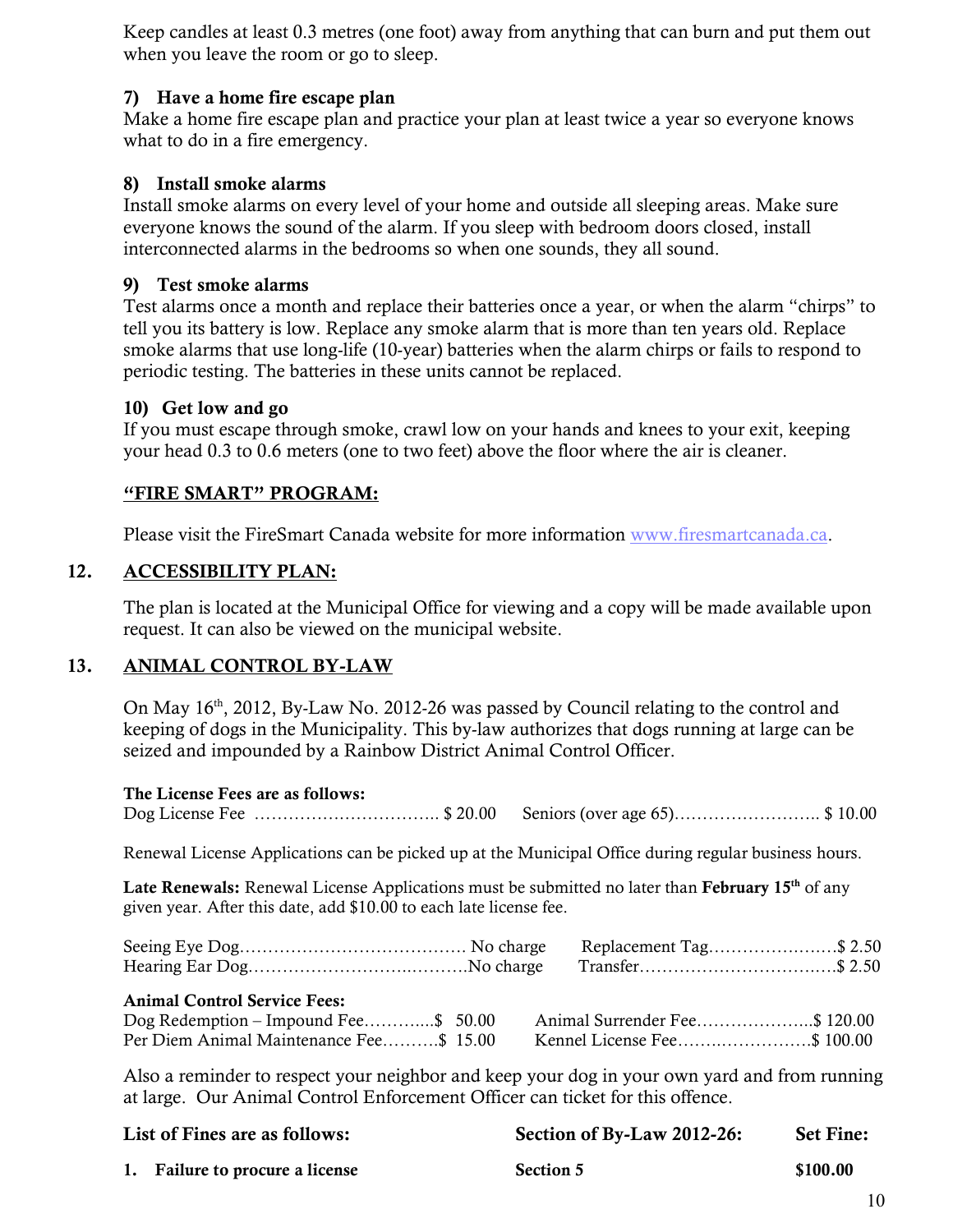|    | 2. Failure to affix the dog license                          | Section $10(1)$    | \$100.00 |
|----|--------------------------------------------------------------|--------------------|----------|
| 3. | Misuse of a dog license                                      | Section $10(2)$    | \$100.00 |
| 4. | Failure to notify change of ownership                        | Section 11 (2)     | \$100.00 |
| 5. | Failure to register a kennel                                 | <b>Section 14</b>  | \$100.00 |
| 6. | Fail to prohibit dog from running at large                   | <b>Section 15</b>  | \$100.00 |
| 7. | Fail to clean up and dispose of dog excrement                | <b>Section 16</b>  | \$100.00 |
| 8. | Fail to keep dog in good health                              | <b>Section 20</b>  | \$100.00 |
| 9. | Fail to provide outside enclosure                            | <b>Section 21</b>  | \$100.00 |
|    | 10. Keep dog on improper chain or rope                       | <b>Section 22</b>  | \$100.00 |
|    | 11. Fail to restrain a vicious dog                           | <b>Section 24</b>  | \$300.00 |
|    | 12. Fail to notify change of address                         | <b>Section 25</b>  | \$100.00 |
|    | 13. Permit/allow a dog to make a disturbing noise Section 27 |                    | \$100.00 |
|    | 14. Forcibly retrieve dog from Animal Control                | Section 28 (1) (2) | \$100.00 |
|    | (officer/vehicle)                                            |                    |          |

 In you have any dog complaints, please contact Rainbow District Animal Control directly  at 705-673-3647 (DOGS) – *Callers reporting any infractions can remain anonymous.*  For a complete copy of the by-law, please contact the Municipal Office.

 **\* NOTE: It is the responsibility of ALL ratepayers and/or owners to purchase their dog tag(s) on a yearly basis.** 

## 14. KILLARNEY WEBSITE*:*

The Municipal website can be accessed at [www.municipalityofkillarney.ca.](http://www.municipalityofkillarney.ca/) The most recent Council Minutes are posted on the site as well as public notices, events, fire bans etc. The names and contact information of Council members can also be found there.

 If you wish to add your business information, please contact the municipal office for a copy of the Website Form. Once completed, return to *inquiries@municipalityofkillarney.ca*. Please allow 2 weeks for your information to be added to the website.

 If you wish to add pictures to the Photo Gallery, please forward your pictures to [inquiries@municipalityofkillarney.ca.](mailto:inquiries@municipalityofkillarney.ca) Pictures larger than 1000 px wide and over 72 dpi RGB cannot be added to the website as the file is too large. Any pictures smaller than 800px will be auto scaled and will look poor. If the Municipality cannot modify the picture specs in order to achieve the requirements, the pictures will not be added to the website.

#### 15. KILLARNEY HEALTH CENTRE:

 Contributions are still being accepted for the capital fund. Donations of \$ 300.00 or more will be commemorated on the Caring Wall.

If you wish to contribute to the Killarney Health Centre, please send your donation to:

 *32 Commissioner St. Killarney, ON P0M 2A0 Killarney Health Centre Board* 

 Donations of any amount are gratefully accepted and a (Canadian) tax receipt will be issued on request.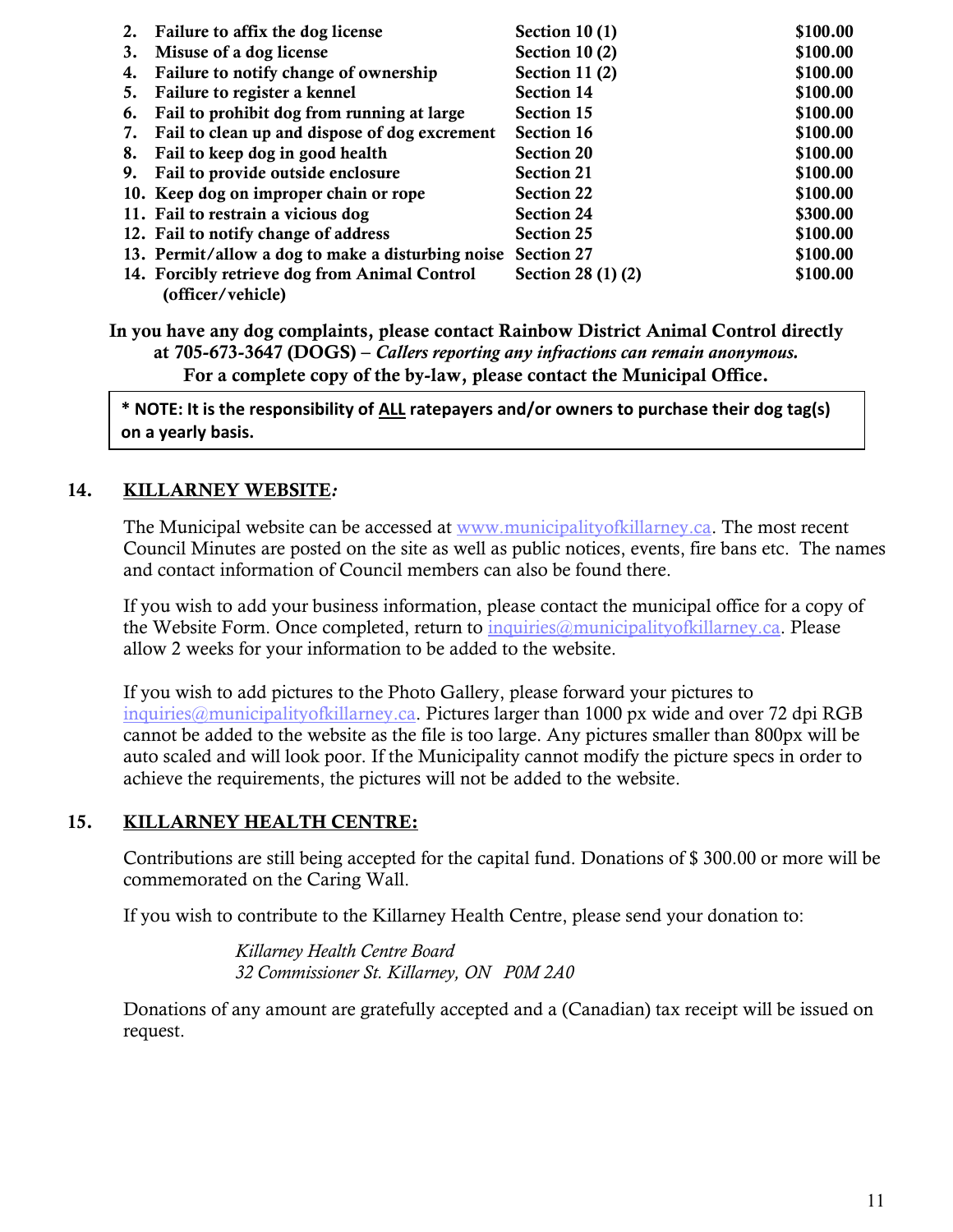## 16. FITNESS CENTRE:

 bike, a multi-station gym and a variety of resistance training equipment. Operating hours for the The Killarney Fitness Centre features an elliptical machine, 2 treadmills, upright bike, recumbent Fitness Centre are as follows:

> (Labour Day to Victoria Day)  *(This schedule is subject to change)*  WINTER HOURS *Monday – Friday: 7:30 am - 11:00 am Tuesday – Thursday: 4:00 pm – 7:00 pm Saturday and Sunday: CLOSED*

#### SUMMER HOURS (Victoria Day to Labour Day)

*Monday – Friday: 7:00 am – 10:30 am Tuesday – Thursday: 4:00 pm – 7:00 pm Saturday and Sunday: CLOSED* 

 in. For more information about fitness centre hours of operation or fees, please contact the Memberships can be purchased at the Municipal Office or you can pay a daily rate when you drop Municipal Office at 705-287-2424 or the Veteran's Memorial Hall at 705-287-2223.

Note: Due to Covid-19, the municipal policy may change in order to adhere to the legislated requirements. Please contact the Municipal Office for the current policy.

#### 17. RENTAL OF VETERAN'S MEMORIAL HALL:

 Planning any special events or looking to rent a place to hold a meeting? The Veteran's Memorial Hall is fully equipped with kitchen, bar and 3 separate sections, it is sure to cater to any of your needs. For more information regarding fees, rental agreements and availability, please contact the Municipal Office at 705-287-2424.

Note: Due to Covid-19, the municipal policy may change in order to adhere to the legislated requirements. Please contact the Municipal Office for the current policy.

 18. The Drinking Water Financial Plan is available at the Municipal Office for viewing. Ontario Regulation 453/07.

### 19. WHAT IS MPAC?

 job is to assess and classify your property in compliance with the *Assessment Act* and related regulations set by the Province of Ontario. The Municipal Property Assessment Corporation (MPAC) is a not-for-profit organization and their

 When your municipality/local taxing authority sets property rates, your assessed value is used to determine your property taxes.

#### WHAT KIND OF INFORMATION CAN I ACCESS ON THE MPAC WEBSITE BY USING THE SERVICE "About My Property?"

 You can view basic information such as lot size, dimensions and the Current Value Assessment for up to 100 properties in your neighborhood through the AboutMyProperty map or address search. Once you have determined which properties are most similar to your own, you can request a Properties of Interest report on your property and up to 24 additional properties of your choosing. Your customized report will give you detailed information about your property and similar properties in your area so you can compare assessed values.

 About My Property has been designed to give you easy access to all the information MPAC has on your property and similar properties in your neighborhood so you can better understand your property assessment. To learn more about MPAC, or if you have any questions about your property's classification or assessed value, please call MPAC or visit their website.